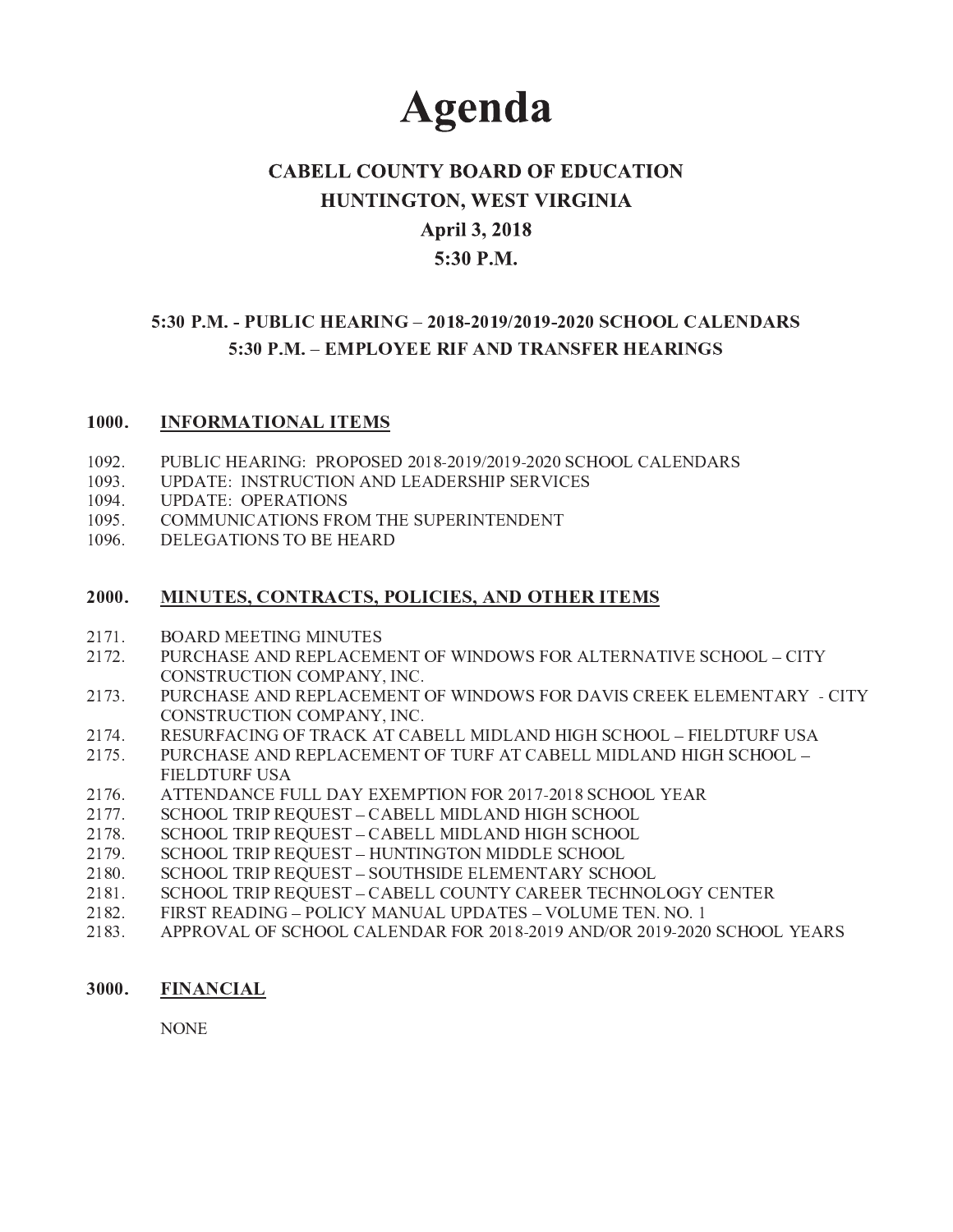#### 4000. **PERSONNEL**

# **PROFESSIONAL PERSONNEL:**

- $4163-P.$ **EMPLOYEE RIF AND TRANSFER HEARINGS**
- $4164-P.$ **RESIGNATION(S) - PROFESSIONAL PERSONNEL**
- $4165-P.$ **REQUEST(S) FOR LEAVE OF ABSENCE - PROFESSIONAL PERSONNEL**
- $4166-P.$ REDUCTION-IN-FORCE - PROFESSIONAL PERSONNEL
- TRANSFER(S) PROFESSIONAL PERSONNEL  $4167-P.$
- $4168-P.$ TEACHER REALIGNMENT(S) - PROFESSIONAL PERSONNEL
- $4169-P.$ RESIGNATION(S) – EXTRA-CURRICULAR ASSIGNMENT – PROFESSIONAL PERSONNEL
- EMPLOYMENT(S) EXTRA-CURRICULAR ASSIGNMENT PROFESSIONAL PERSONNEL  $4170-P.$
- RESIGNATION(S) SUBSTITUTE TEACHER PROFESSIONAL PERSONNEL  $4171-P.$
- 4172-P. EMPLOYMENT(S) SUBSTITUTE TEACHER PROFESSIONAL PERSONNEL
- RESIGNATION(S) COACHING PROFESSIONAL PERSONNEL  $4173-P.$
- $4174-P.$ EMPLOYMENT(S) - COACHING - PROFESSIONAL PERSONNEL

# **SERVICE PERSONNEL:**

- $4101-S.$ **RESIGNATION(S) – SERVICE PERSONNEL**
- $4102-S.$ REQUEST(S) FOR LEAVE OF ABSENCE - SERVICE PERSONNEL
- $4103-S.$ TRANSFER(S) – SERVICE PERSONNEL
- REDUCTION -IN-FORCE SERVICE PERSONNEL  $4104-S.$
- 4105-S. EMPLOYMENT(S) SUBSTITUTE SERVICE PERSONNEL

#### 5000. **SPECIAL BOARD ITEMS**

**NONE** 

#### 6000. **DISCUSSION**

6024. UPDATE ON CURRENT LEGAL ISSUES - BOARD MAY ELECT TO GO INTO EXECUTIVE **SESSION**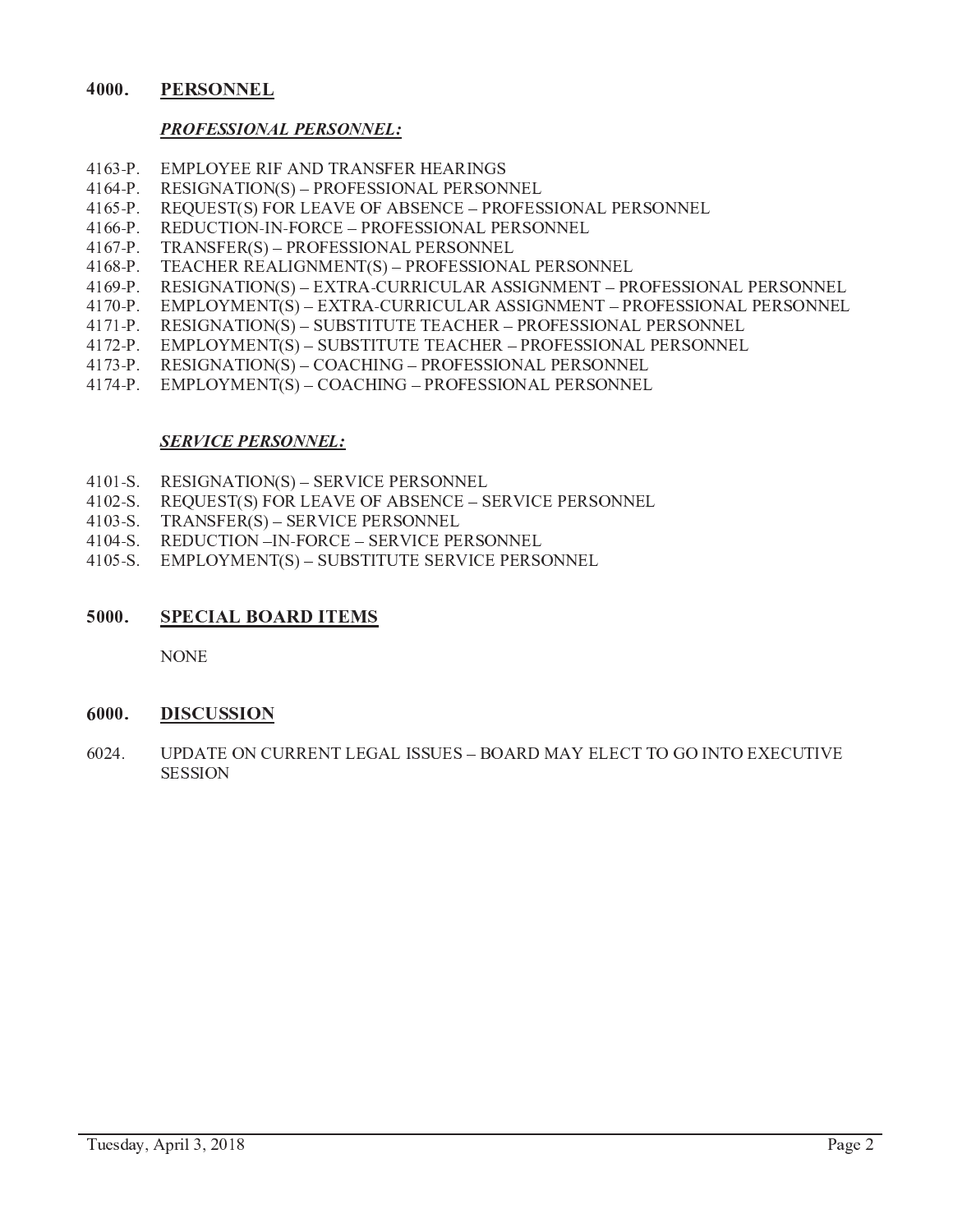# April 3, 2018

 $\overline{\phantom{a}}$  r  $\overline{\phantom{a}}$  and  $\overline{\phantom{a}}$  r  $\overline{\phantom{a}}$  $\sim$   $\sim$   $\sim$   $\sim$   $\sim$ } <sup>u</sup> <sup>x</sup> <sup>w</sup> <sup>g</sup> <sup>x</sup> <sup>~</sup> <sup>w</sup> <sup>p</sup> <sup>x</sup> <sup>j</sup> <sup>|</sup> <sup>w</sup> <sup>g</sup> <sup>f</sup> <sup>~</sup> <sup>g</sup> <sup>x</sup> <sup>g</sup> <sup>q</sup>

<sup>o</sup> <sup>p</sup> <sup>q</sup> <sup>f</sup> <sup>r</sup> <sup>|</sup> { <sup>|</sup> <sup>f</sup>

 <sup>|</sup> <sup>s</sup> <sup>p</sup> <sup>h</sup> <sup>h</sup> <sup>p</sup> <sup>g</sup> <sup>x</sup> <sup>~</sup> <sup>g</sup> <sup>w</sup> <sup>|</sup> <sup>q</sup> <sup>f</sup> <sup>|</sup> <sup>p</sup> <sup>s</sup> <sup>s</sup> <sup>|</sup> <sup>f</sup> <sup>|</sup> <sup>r</sup> <sup>s</sup> <sup>p</sup> <sup>f</sup> <sup>z</sup> <sup>p</sup> <sup>u</sup> <sup>f</sup> <sup>v</sup> <sup>p</sup> <sup>x</sup> <sup>g</sup> <sup>r</sup> <sup>|</sup> <sup>f</sup> <sup>q</sup> <sup>w</sup> <sup>g</sup> <sup>p</sup> <sup>x</sup> <sup>q</sup> <sup>w</sup> <sup>w</sup> <sup>|</sup> <sup>f</sup> <sup>|</sup> <sup>~</sup> <sup>u</sup> <sup>h</sup> <sup>q</sup> <sup>f</sup> <sup>|</sup> <sup>|</sup> <sup>w</sup> <sup>g</sup> <sup>x</sup> <sup>~</sup> <sup>p</sup> <sup>s</sup> <sup>w</sup> <sup>|</sup> <sup>o</sup> <sup>p</sup> <sup>q</sup> <sup>f</sup> <sup>r</sup> <sup>p</sup> <sup>s</sup> <sup>t</sup> <sup>r</sup> <sup>u</sup> <sup>v</sup> <sup>q</sup> <sup>w</sup> <sup>g</sup> <sup>p</sup> <sup>x</sup> <sup>p</sup> <sup>s</sup> <sup>w</sup> <sup>|</sup> <sup>y</sup> <sup>p</sup> <sup>u</sup> <sup>x</sup> <sup>w</sup> <sup>z</sup> <sup>p</sup> <sup>s</sup> <sup>y</sup> <sup>q</sup> { <sup>|</sup> <sup>h</sup> <sup>h</sup> <sup>v</sup> <sup>|</sup> <sup>r</sup> <sup>u</sup> <sup>h</sup> <sup>|</sup> <sup>r</sup> <sup>s</sup> <sup>p</sup> <sup>f</sup> <sup>u</sup> <sup>|</sup> <sup>r</sup> <sup>q</sup> <sup>z</sup> <sup>|</sup> <sup>|</sup> <sup>x</sup> <sup>g</sup> <sup>x</sup> <sup>~</sup> <sup>j</sup> <sup>d</sup> <sup>e</sup> <sup>f</sup> <sup>g</sup> <sup>h</sup> <sup>i</sup> <sup>j</sup> <sup>k</sup> <sup>l</sup> <sup>m</sup> <sup>n</sup> <sup>j</sup> <sup>i</sup> <sup>l</sup> <sup>e</sup> <sup>j</sup> <sup>g</sup> <sup>x</sup> <sup>w</sup> <sup>|</sup> <sup>d</sup> <sup>r</sup> <sup>g</sup> <sup>x</sup> <sup>g</sup> <sup>w</sup> <sup>f</sup> <sup>q</sup> <sup>w</sup> <sup>g</sup> <sup>|</sup> <sup>s</sup> <sup>s</sup> <sup>g</sup> <sup>v</sup> <sup>|</sup> <sup>p</sup> <sup>s</sup> <sup>w</sup> <sup>|</sup> <sup>o</sup> <sup>p</sup> <sup>q</sup> <sup>f</sup> <sup>r</sup> <sup>p</sup> <sup>s</sup> <sup>t</sup> <sup>r</sup> <sup>u</sup> <sup>v</sup> <sup>q</sup> <sup>w</sup> <sup>g</sup> <sup>p</sup> <sup>x</sup> <sup>j</sup> <sup>k</sup> <sup>n</sup> <sup>l</sup> <sup>g</sup> <sup>s</sup> <sup>w</sup> <sup>d</sup> <sup>|</sup> <sup>x</sup> <sup>u</sup> <sup>|</sup> <sup>j</sup> } <sup>u</sup> <sup>x</sup> <sup>w</sup> <sup>g</sup> <sup>x</sup> <sup>~</sup> <sup>w</sup> <sup>p</sup> <sup>x</sup> <sup>j</sup> <sup>|</sup> <sup>w</sup> <sup>g</sup> <sup>f</sup> <sup>~</sup> <sup>g</sup> <sup>x</sup> <sup>g</sup> <sup>q</sup>

 <sup>g</sup> <sup>|</sup> <sup>|</sup> <sup>w</sup> <sup>g</sup> <sup>x</sup> <sup>~</sup> <sup>g</sup> <sup>q</sup> <sup>|</sup> <sup>|</sup> <sup>w</sup> <sup>g</sup> <sup>x</sup> <sup>~</sup> <sup>p</sup> <sup>s</sup> <sup>w</sup> <sup>|</sup> <sup>o</sup> <sup>p</sup> <sup>q</sup> <sup>f</sup> <sup>r</sup> <sup>p</sup> <sup>s</sup> <sup>t</sup> <sup>r</sup> <sup>u</sup> <sup>v</sup> <sup>q</sup> <sup>w</sup> <sup>g</sup> <sup>p</sup> <sup>x</sup> <sup>g</sup> <sup>x</sup> <sup>e</sup> <sup>u</sup> { <sup>h</sup> <sup>g</sup> <sup>v</sup> <sup>s</sup> <sup>p</sup> <sup>f</sup> <sup>w</sup> <sup>|</sup> <sup>e</sup> <sup>u</sup> <sup>f</sup> <sup>e</sup> <sup>p</sup> <sup>|</sup> <sup>p</sup> <sup>s</sup> <sup>v</sup> <sup>p</sup> <sup>x</sup> <sup>r</sup> <sup>u</sup> <sup>v</sup> <sup>w</sup> <sup>g</sup> <sup>x</sup> <sup>~</sup> <sup>w</sup> <sup>|</sup> <sup>y</sup> <sup>p</sup> <sup>u</sup> <sup>x</sup> <sup>w</sup> <sup>z</sup> <sup>v</sup> <sup>p</sup> <sup>p</sup> <sup>h</sup> System's business and is not to be considered a public community meeting. There is a time for public <sup>e</sup> <sup>q</sup> <sup>f</sup> <sup>w</sup> <sup>g</sup> <sup>v</sup> <sup>g</sup> <sup>e</sup> <sup>q</sup> <sup>w</sup> <sup>g</sup> <sup>p</sup> <sup>x</sup> <sup>r</sup> <sup>u</sup> <sup>f</sup> <sup>g</sup> <sup>x</sup> <sup>~</sup> <sup>w</sup> <sup>|</sup> <sup>|</sup> <sup>|</sup> <sup>w</sup> <sup>g</sup> <sup>x</sup> <sup>~</sup> <sup>q</sup> <sup>g</sup> <sup>x</sup> <sup>r</sup> <sup>g</sup> <sup>v</sup> <sup>q</sup> <sup>w</sup> <sup>|</sup> <sup>r</sup> <sup>g</sup> <sup>x</sup> <sup>q</sup> <sup>~</sup> <sup>|</sup> <sup>x</sup> <sup>r</sup> <sup>q</sup> <sup>g</sup> <sup>w</sup> <sup>|</sup> <sup>j</sup> ¥ ¦ § ¦ ¨ © <sup>ª</sup> « <sup>¬</sup> ® <sup>ª</sup> <sup>¬</sup> ¯ ¦ ° ¦ © <sup>±</sup> <sup>²</sup>

<sup>g</sup> <sup>|</sup> <sup>|</sup> <sup>w</sup> <sup>g</sup> <sup>x</sup> <sup>~</sup> <sup>g</sup> <sup>h</sup> <sup>h</sup> { <sup>|</sup> <sup>~</sup> <sup>g</sup> <sup>x</sup> <sup>g</sup> <sup>w</sup> <sup>w</sup> <sup>|</sup> <sup>|</sup> <sup>e</sup> <sup>h</sup> <sup>p</sup> <sup>z</sup> <sup>|</sup> <sup>|</sup> <sup>³</sup> ´ <sup>q</sup> <sup>x</sup> <sup>r</sup> <sup>w</sup> <sup>f</sup> <sup>q</sup> <sup>x</sup> <sup>s</sup> <sup>|</sup> <sup>f</sup> <sup>|</sup> <sup>q</sup> <sup>f</sup> <sup>g</sup> <sup>x</sup> <sup>~</sup> <sup>q</sup> <sup>f</sup> <sup>|</sup> <sup>µ</sup> <sup>u</sup> <sup>|</sup> <sup>w</sup> <sup>|</sup> <sup>r</sup>

# 

- $1092.$ PUBLIC HEARING: PROPOSED 2018-2019/2019-2020 SCHOOL CALENDARS By: Lenora Richardson, Director of the Curriculum and Assessmen
- 1093. UPDATE: INSTRUCTION AND LEADERSHIP SERVICE By: Kelly Watts, Assistant Superintendent
- 1094. UPDATE: OPERATIONS By: Kim Cooper, Assistant Superintendent
- 1095. COMMUNICATIONS FROM THE SUPERINTENDENT
- 1096. DELEGATIONS TO BE HEARD

# ?   ?  ?

# 2171. BOARD MEETING MINUTES

Minutes of January 22, 2018 (Special Meeting-Board Work Session), February 8, 2018 (Special Meeting-Emergency), February 27, 2018 (Special Meeting-Board Work Session), February 27, 2018 (Special Meeting-Interviews for Vacant Seat on Board), and March 6, 2018 (Regular Meeting) being presented for approval.

# 2172. PURCHASE AND REPLACEMENT OF WINDOWS FOR ALTERNATIVE SCHOOL – CIT CONSTRUCTION COMPANY, INC.

The Superintendent recommends the purchase and replacement of the windows at the Alternative School in the amount of \$116,000.00 by City Construction Company, Inc. of Harrison County, West Virginia. Funding source is Permanent Improvement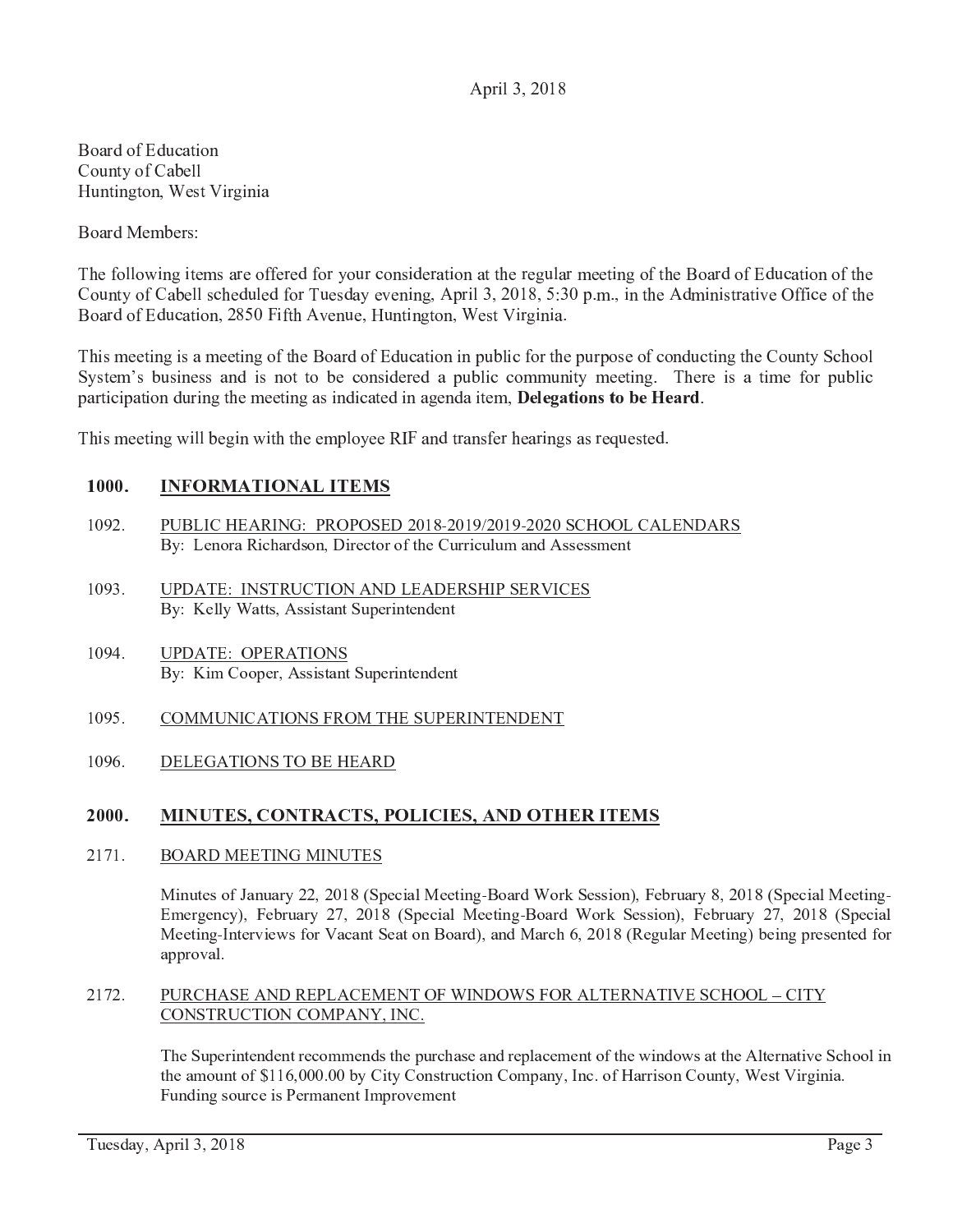#### 2173. PURCHASE AND REPLACEMENT OF WINDOWS FOR DAVIS CREEK ELEMENTARY - CITY CONSTRUCTION COMPANY, INC.

The Superintendent recommends the purchase and replacement of the windows at Davis Creek Elementary in the amount of \$403,452.00 by City Construction Company, Inc. of Harrison County, West Virginia. Funding source is Permanent Improvement

#### 2174. RESURFACING OF TRACK FOR CABELL MIDLAND HIGH SCHOOL - FIELDTURF USA

The Superintendent recommends the resurfacing of the track at Cabell Midland High School in the amount of \$294,336.00 by Fieldturf USA. Funding source is Excess Levy

#### 2175 PURCHASE AND REPLACEMENT OF TURF FOR CABELL MIDLAND HIGH SCHOOL -**FIELDTURF USA**

The Superintendent recommends the purchase and replacement of the turf at Cabell Midland High School in the amount of \$493,506.04 by Fieldturf USA. Funding source is Excess Levy

#### 2176. ATTENDANCE FULL DAY EXEMPTION FOR 2017-2018 SCHOOL YEAR

The Superintendent recommends the Board approve exemption from full day attendance for the following students based on Attendance Policy 5200.

### **Huntington High School**  $T.P. D.F.$

#### 2177. SCHOOL TRIP REQUEST - CABELL MIDLAND HIGH SCHOOL

The Superintendent recommends approval of Cabell Midland High School's trip request for the Baseball team to travel to Cincinnati, Ohio, on April 1-2, 2018, to participate in a Baseball Tournament. No days of school will be missed and 20 students along with five (5) chaperones, including Coach Tracy Brumfield, and his assistants, will be on this trip. Transportation will be provided by coaches and parents. Expenses will be paid from school funds. Verbal permission was granted by the Superintendent.

#### 2178. SCHOOL TRIP REQUEST - CABELL MIDLAND HIGH SCHOOL

The Superintendent recommends approval of Cabell Midland High School's trip request for students in the FFA program to travel to Keyser, WV, on April 13-14, to participate in a State Equine Judging Contest. One (1) day of school will be missed and four (4) students along with their teacher, Mary Phillips, and parents will be on this trip. Transportation will be provided by the teacher and parents. Expenses will be paid from school funds.

#### 2179. SCHOOL TRIP REQUEST - HUNTINGTON MIDDLE SCHOOL

The Superintendent recommends approval of Huntington Middle School's trip request for the Western Virginia Military Academy and Lizzy Cabell Finishing School to travel to Ravenswood, WV, on April 27-29, to participate in a Civil War Living History and Reenactment. No days of school will be missed and 30 students along with eight (8) chaperones, including Michael Sheets, and parents will be on this trip. Transportation will be provided by parents. Expenses will be paid from school funds.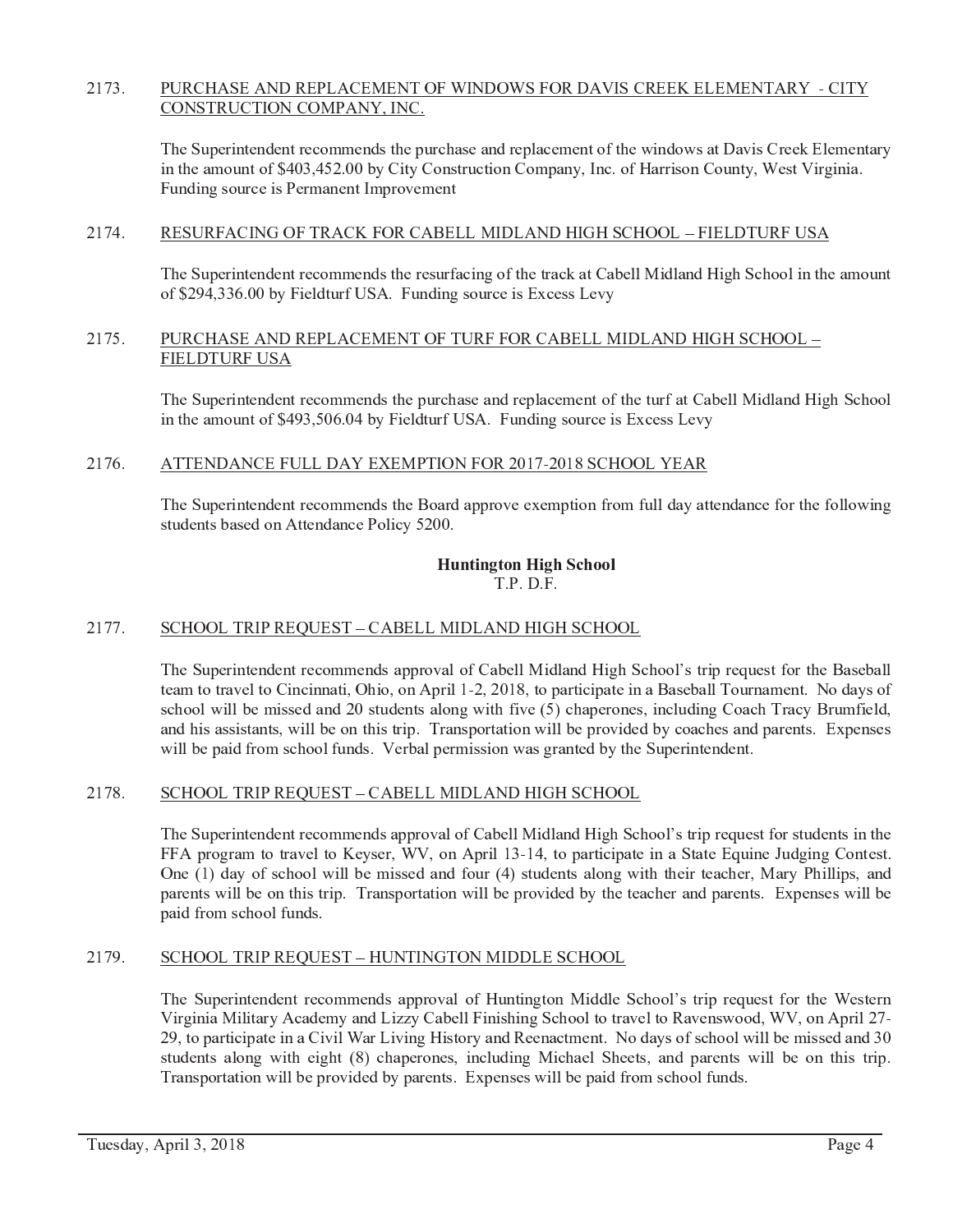#### 2180. SCHOOL TRIP REQUEST - SOUTHSIDE ELEMENTARY SCHOOL

The Superintendent recommends approval of Southside Elementary School's trip request for students to travel to the Columbus Zoo in Columbus, OH on May 14, 2018 as part of a 5th Grade Educational trip. Students will visit the zoo and learn about wildlife, habitats, adaptations, and environment. Sixty-two students will be traveling along with nine (9) chaperones, including several staff members – Carolyn Frye, Nancy Hanlon, Hannah Osborne, Teresa Pelfrey, Jennifer Price, Deborah Morehouse, Kristen Austin and Hope Fuller. One day of school will be missed and transportation will be provided by Charter Bus. Expenses will be paid from school funds.

#### 2181. SCHOOL TRIP REOUEST - CABELL COUNTY CAREER TECHNOLOGY CENTER

The Superintendent recommends approval of the Cabell County Career Technology Center's trip request for SkillsUSA students to travel to Fairmont State University, WV on April 13-14, 2018, to participate in the SkillsUSA competition. Twenty-five students will be traveling along with five (5) chaperones, including Crystal Davis, Charles Vaughn, Donald Vaughn, Jason Davis, and Frank Barnett. One-half day of school will be missed and transportation will be provided by a County Bus. Expenses will be paid from school funds.

#### 2182. FIRST READING - POLICY MANUAL UPDATES - VOLUME TEN, NO. 1

| POLICY NUMBER | TITI F              | <b>STATUS</b> |
|---------------|---------------------|---------------|
| 2370.01       | VIRTUAL INSTRUCTION | <b>NFW</b>    |

#### 2183. APPROVAL OF SCHOOL CALENDAR FOR 2018-2019 AND/OR 2019-2020 SCHOOL YEARS

The Superintendent recommends approval of the school calendar for the 2018-2019 and/or 2019-2020 school years as may be decided by the Board.

# RECOMMENDATION: The Superintendent recommends the Board approve all items listed in this section.

| <b>MOTION:</b> |  |  |  |
|----------------|--|--|--|
| <b>SECOND:</b> |  |  |  |
| VOTE:          |  |  |  |

#### 3000. **FINANCIAL**

**NONE**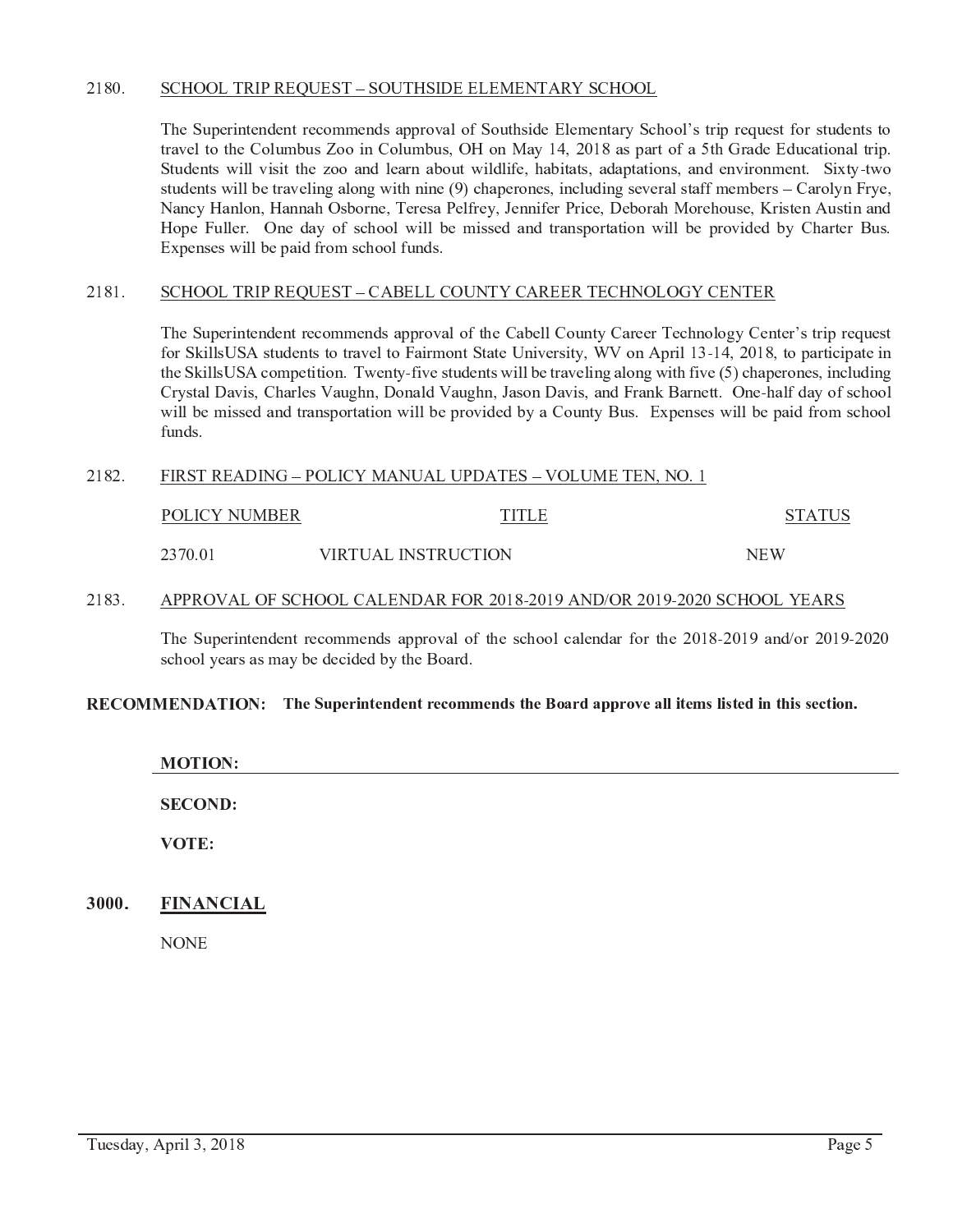#### 4000. **PERSONNEL**

### **PROFESSIONAL PERSONNEL:**

#### $4163-P.$ **EMPLOYEE RIF AND TRANSFER HEARINGS**

### 4164-P. RESIGNATION(S) - PROFESSIONAL PERSONNEL

| Name / Effective Date                                 | Location / Position                                                            | Reason           |
|-------------------------------------------------------|--------------------------------------------------------------------------------|------------------|
| Julie Sharp<br>Eff: 04/15/18                          | Central Office/Multi-location<br>RN, School Nurse                              | Other employment |
| Kelly Stone<br>Eff: $07/01/18$<br><b>CORRECTION</b>   | Spring Hill Elementary<br>Music, Grades K-5                                    | Retirement       |
| Jo Ellen Tinsley<br>Eff: 04/06/18                     | Central Office/Multi-location<br>Speech Language Pathologist<br>Grades PreK-12 | Other employment |
| Kathleen Turner<br>Eff: 07/01/18<br><b>CORRECTION</b> | Huntington High<br>Social Studies, Grades 9-12                                 | Retirement       |
| Kathy Wallace<br>Eff: 07/01/18                        | Altizer Elementary<br>Reading/Math, Grades K-5                                 | Retirement       |

### 4165-P. REQUEST(S) FOR LEAVE OF ABSENCE - PROFESSIONAL PERSONNEL

| Name/Effective Date    | Location/Position        | Reasons               |
|------------------------|--------------------------|-----------------------|
| Morgan Kelsey          | Guyandotte Elementary    | Family Leave          |
| Eff: 03/20/18-05/01/18 | Grade 3                  | Not to exceed 60 Days |
| Leah Morris            | Huntington Middle        | Medical Leave         |
| Eff: 02/19/18-06/08/18 | Title I Math, Grades 6-8 | Intermittent          |

#### $4166-P.$ REDUCTION-IN-FORCE - PROFESSIONAL PERSONNEL

### Name

| John C. Adkins   |
|------------------|
| Kimberly Adkins  |
| Tasha Adkins     |
| Kayla Ariyan     |
| Erin Baumgardner |
| Lisa Bishop      |
| Michael Black    |
| Angela Boggs     |

**CORRECTION** 

Kala DeHart Katelyn Duncan Megan Dunkle **Ernest Darby Chasity Eaves Heather Elliott** Alexandra Evans Rebecca Ferguson

Andrea Koutsunis Sarah Lemley Rebekah Mader Matthew McBride Rebecca Mills James Napier Nicholas Newell Tara Safford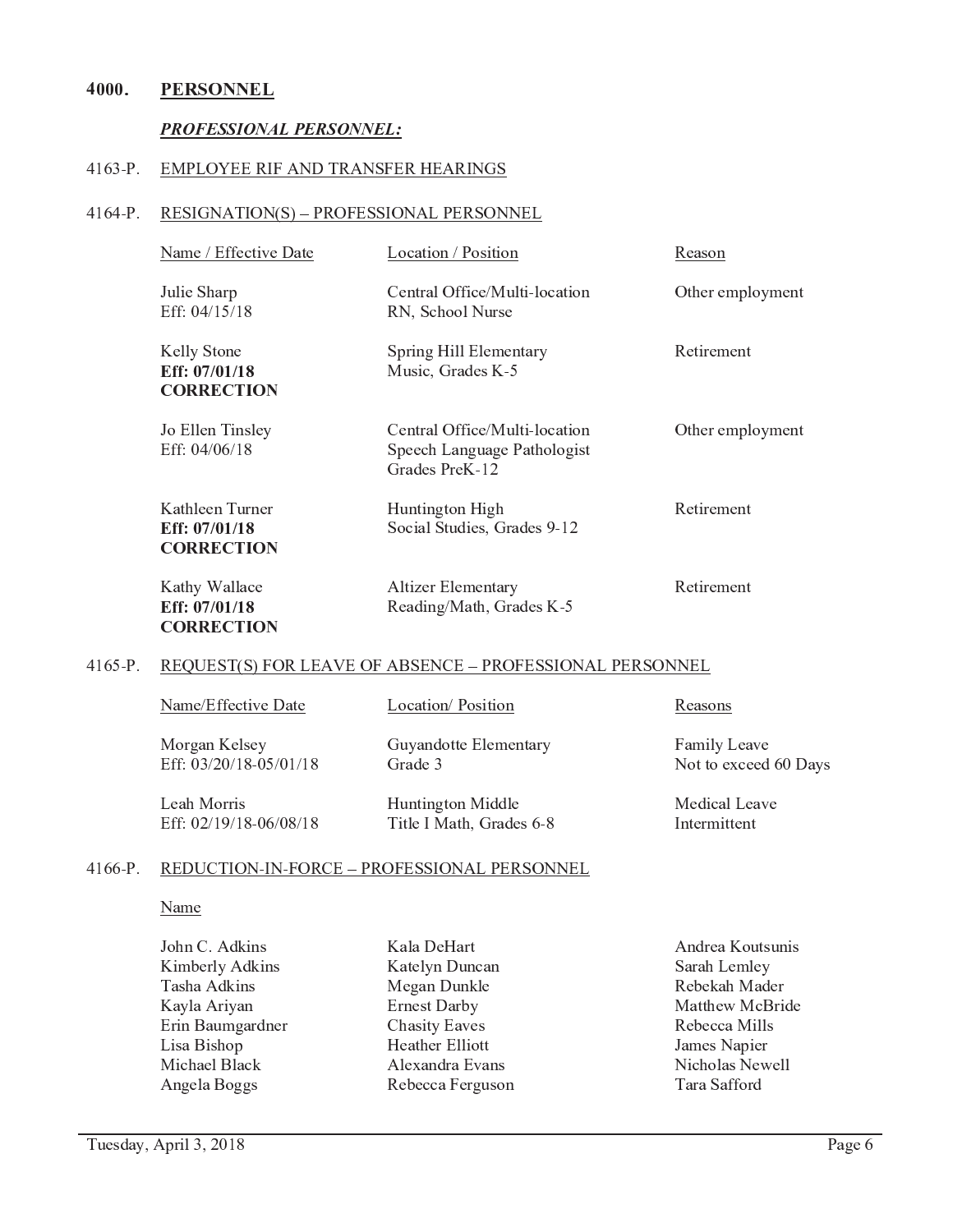Ashley Bradberry Jordan Bradford Heather Bradley Geston Brumfield Christopher Burdick Amanda Carinelli Jennifer Chadwick Lindsay Christian Ladona Collins Tara Combs James Cooper Casey Crawford Megan Craig **Courtney Cremeans** 

Meredith Ferry Morgan Handley Samantha Hannabach Jevon Hayes Charity Hightower Loren Holliday Kayla Holtzapfel Gary Hutchinison Christopher Jackson Theresa Jackson Tonya Jenkins Kayleejo Jones Michael Jones Joe Keller

Mary Hannah Scarbro Melinda Shelton Kerri Smith Stephanie Smith Stephanie Spencer Taylor Stephenson Natalie Thacker Seth Thomas Donald Vaughn Andrea Voss Dawn York

#### $4167-P.$ TRANSFER(S) - PROFESSIONAL PERSONNEL

Listed below are names of Professional Personnel who are being recommended for transfer for the 2018-2019 school year.

| Name                                         | <b>Transfer From</b>                   | Transfer To           |
|----------------------------------------------|----------------------------------------|-----------------------|
| Johnna Adams                                 | Huntington Middle                      | Subsequent Assignment |
| Wilma Anderson                               | Huntington Middle                      | Subsequent Assignment |
| Nanette Argabrite                            | Central Office/Multi Location          | Subsequent Assignment |
| Melissa Ash                                  | Cabell Midland High                    | Subsequent Assignment |
| Wanda Bailey                                 | Guyandotte Elementary                  | Subsequent Assignment |
| David Baisden                                | Cabell County Career Technology Center | Subsequent Assignment |
| Cassandra Beckner                            | Culloden Elementary                    | Subsequent Assignment |
| Richard Black                                | Highlawn Elementary                    | Subsequent Assignment |
| Cynthia Bright                               | Huntington Middle                      | Subsequent Assignment |
| Lisa Burris                                  | Central Office/Multi Location          | Subsequent Assignment |
| Malinda Chaffin                              | Huntington High                        | Subsequent Assignment |
| Angie Cook-Gillispie                         | Cabell Midland High                    | Subsequent Assignment |
| Julie Craig                                  | Culloden Elementary/Multi Location     | Subsequent Assignment |
|                                              | Huntington Middle                      |                       |
| Robin Craighead                              | Central Office                         | Subsequent Assignment |
| Jacqueline Kelly Daniels<br>Danielle Darnluc |                                        | Subsequent Assignment |
|                                              | Salt Rock Elementary                   | Subsequent Assignment |
| Marissa Dillon                               | Huntington High                        | Subsequent Assignment |
| James Dixon                                  | Cabell County Career Technology Center | Subsequent Assignment |
| <b>Shannon Drown</b>                         | Alternative School                     | Subsequent Assignment |
| Rhonda France                                | Village of Barboursville Elementary    | Subsequent Assignment |
| Tara Fry                                     | Huntington Middle                      | Subsequent Assignment |
| Dan Gleason                                  | <b>Transportation Department</b>       | Subsequent Assignment |
| Laura Grass                                  | Central City Elementary                | Subsequent Assignment |
| Jordan Hall                                  | Milton Elementary                      | Subsequent Assignment |
| Sarah Harless                                | Davis Creek Elementary                 | Subsequent Assignment |
| Corrie Harris                                | Central City Elementary                | Subsequent Assignment |
| John Hayes                                   | Cabell Midland High                    | Subsequent Assignment |
| Lauren Hensley                               | Central Office/Multi Location          | Subsequent Assignment |
| James Hicks                                  | Huntington High                        | Subsequent Assignment |
| Lee Ann Hvizadak-Porter                      | Huntington High                        | Subsequent Assignment |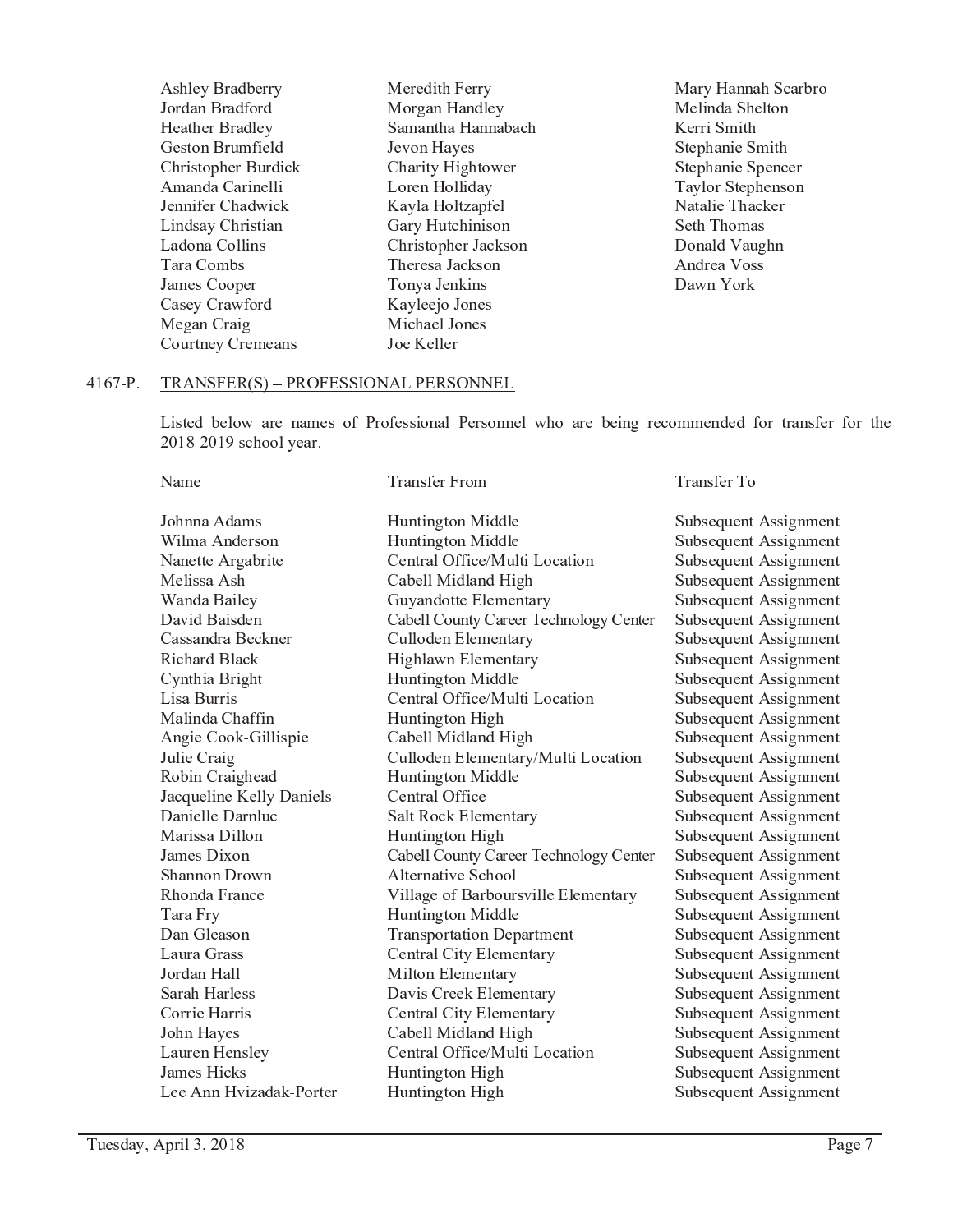| Amy Kammer             | Cabell Midland High                    | Subsequent Assignment |
|------------------------|----------------------------------------|-----------------------|
| Natalie Keaton         | Central Office/Multi Location          | Subsequent Assignment |
| Madison Lambert        | Ona Elementary                         | Subsequent Assignment |
| Megan Lindsey          | Cabell Midland High                    | Subsequent Assignment |
| Amy Maynard            | Huntington High                        | Subsequent Assignment |
| Nancy Maynard          | Central Office                         | Subsequent Assignment |
| Joan McPherson         | Spring Hill Elementary                 | Subsequent Assignment |
| <b>Stacy Morgan</b>    | Central Office/Multi Location          | Subsequent Assignment |
| Sara Merritt           | Milton Elementary                      | Subsequent Assignment |
| Katherine Morris       | Cabell Midland High                    | Subsequent Assignment |
| Shannon Murray         | Central Office/Multi Location          | Subsequent Assignment |
| Megan Muth             | Martha Elementary                      | Subsequent Assignment |
| <b>Becky Nibert</b>    | Huntington East Middle                 | Subsequent Assignment |
| April Nicolls          | Ona Elementary                         | Subsequent Assignment |
| Angela Nottingham      | Huntington Middle                      | Subsequent Assignment |
| Dustin O'Field         | Barboursville Middle                   | Subsequent Assignment |
| Ann Parks              | Village of Barboursville Elementary    | Subsequent Assignment |
| Brenda Parsons         | Central Office/Multi Location          | Subsequent Assignment |
| James Paxton           | Huntington Middle                      | Subsequent Assignment |
| <b>Brittany Rohrig</b> | Spring Hill Elementary                 | Subsequent Assignment |
| <b>Heather Ross</b>    | Spring Hill Elementary                 | Subsequent Assignment |
| <b>Brenda Scott</b>    | Alternative School                     | Subsequent Assignment |
| Crystal Smith          | Central Office/Multi Location          | Subsequent Assignment |
| Shawna Smith           | Alternative School                     | Subsequent Assignment |
| Kirstin Sobotka        | Central Office/Multi Location          | Subsequent Assignment |
| Gail Stapleton         | Martha Elementary/Southside Elementary | Subsequent Assignment |
| Kara Swanson           | Village of Barboursville Elementary    | Subsequent Assignment |
| Deborah Underwood      | Milton Middle                          | Subsequent Assignment |
| Emily Updegrove-Chaney | Huntington Middle                      | Subsequent Assignment |
| Angela Ware            | Central Office                         | Subsequent Assignment |
| Lauren Woods           | Spring Hill Elementary                 | Subsequent Assignment |

#### $4168-P.$ TEACHER REALIGNMENT(S) - PROFESSIONAL PERSONNEL

The Superintendent recommends the following displaced teacher be transferred in accordance with West Virginia Code 18-A-4-7a, effective 2018-2019 school year unless otherwise noted.

| Name / Effective Date | <b>Transferred From</b>                        | Transferred To                          |
|-----------------------|------------------------------------------------|-----------------------------------------|
| Cassandra Beckner     | Culloden Elementary<br>Grade 5                 | Culloden Elementary<br>Grade 4          |
| Danielle Darnulc      | Salt Rock Elementary<br>Grade 3                | <b>Salt Rock Elementary</b><br>Grade 2  |
| Rhonda France         | Village of Barboursville Elementary<br>Grade 5 | Village of Barboursville El.<br>Grade 2 |
| Corie Harris          | Central City Elementary<br>Kindergarten        | Central City Elementary<br>Grade 3      |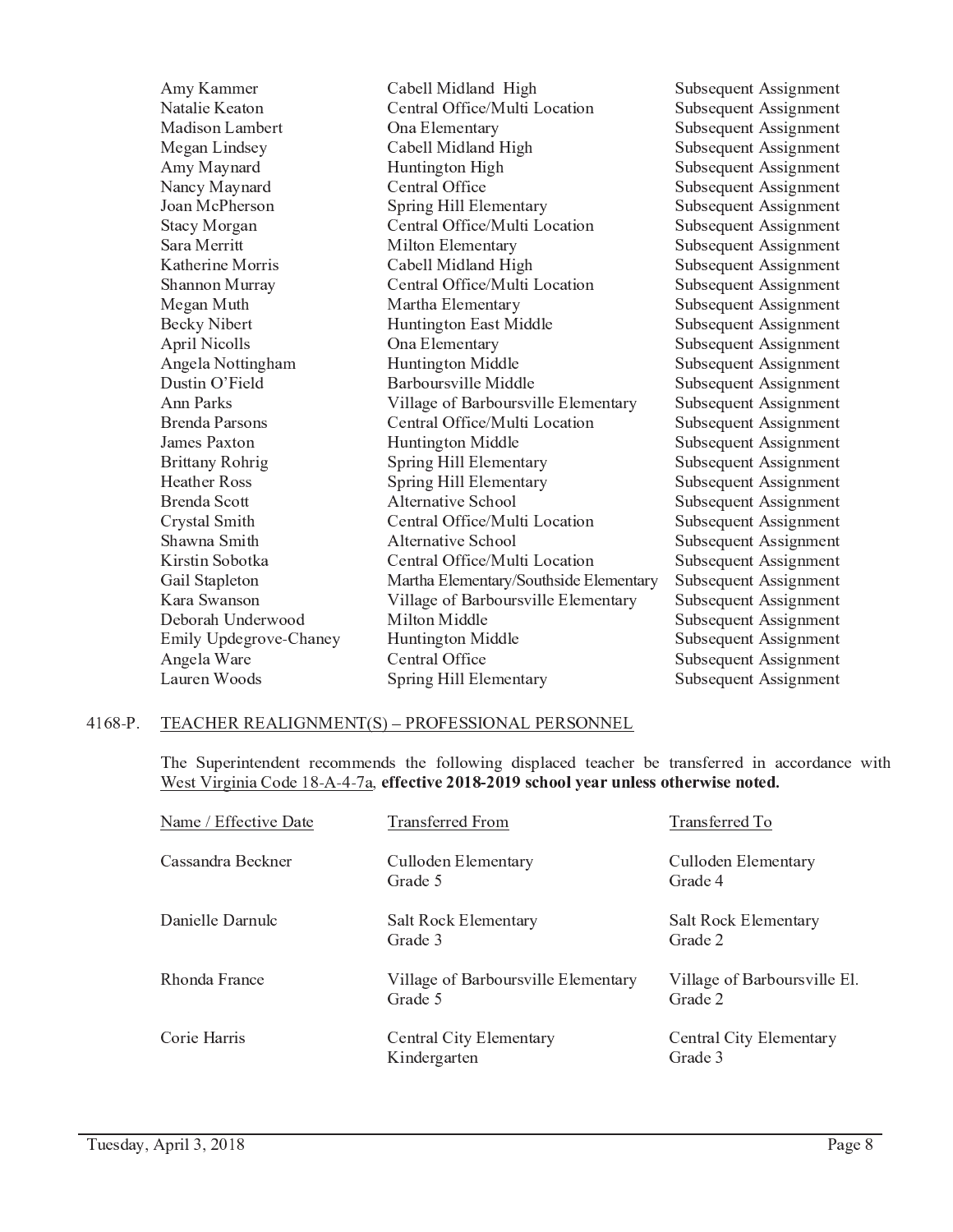|         | Madison Lambert                   |                                      | Grade 2  | Ona Elementary                                                        | Ona Elementary<br>Kindergarten       |
|---------|-----------------------------------|--------------------------------------|----------|-----------------------------------------------------------------------|--------------------------------------|
|         | Megan Muth                        |                                      | Grade 4  | Martha Elementary                                                     | Martha Elementary<br>Grade 3         |
| 4169-P. |                                   |                                      |          | RESIGNATION(S) - EXTRA-CURRICULAR ASSIGNMENT - PROFESSIONAL PERSONNEL |                                      |
|         | Name / Effective Date             |                                      | Location |                                                                       | Position                             |
|         | Stephanie Howell<br>Eff: 03/17/18 |                                      |          | Huntington East Middle                                                | Parent Partner                       |
|         | Jamilee Keaton<br>Eff: 06/08/18   |                                      |          | Cabell Midland High                                                   | Freshman Academy, Team<br>Leader     |
|         | Ann Parks<br>Eff: 03/07/18        |                                      |          | Village of Barboursville Elementary                                   | Extended Day After School<br>Teacher |
| 4170-P. |                                   |                                      |          | EMPLOYMENT(S) - EXTRA-CURRICULAR ASSIGNMENT - PROFESSIONAL PERSONNEL  |                                      |
|         | <b>Job Posting</b><br>Number      | Name / Effective Date                |          | Location                                                              |                                      |
|         | P-4075<br>$(1 \text{ of } 2)$     | <b>Todd Parks</b><br>Eff: 03/24/18   |          | Cabell Midland High<br>Saturday School Tutor and Recovery             |                                      |
|         | P-4075<br>$(2 \text{ of } 2)$     | Jacqueline Stillion<br>Eff: 03/24/18 |          | Cabell Midland High<br>Saturday School Tutor and Recovery             |                                      |
|         | P-4076                            | Melissa Ash                          |          | Cabell Midland High<br>Evening School Administrator                   |                                      |
|         | P-4078                            | Michelle Brooks                      |          | Cabell Midland High<br>Advanced Placement Language Evening School     |                                      |
|         | P-4079                            | Sarah-Elaine Jarrett                 |          | Cabell Midland High<br>Advanced Placement Literature Evening School   |                                      |
|         | P-4082                            | Trena Wise                           |          | Cabell Midland High<br>Advanced Placement Calculus AB Evening School  |                                      |
|         | P-4083                            | Trena Wise                           |          | Cabell Midland High<br>Advanced Placement Calculus BC Evening School  |                                      |
|         | P-4084                            | <b>Brian McNeel</b>                  |          | Cabell Midland High<br>Advanced Placement Biology Evening School      |                                      |
|         | P-4085                            | Seth Floyd                           |          | Cabell Midland High<br>Advanced Placement Chemistry Evening School    |                                      |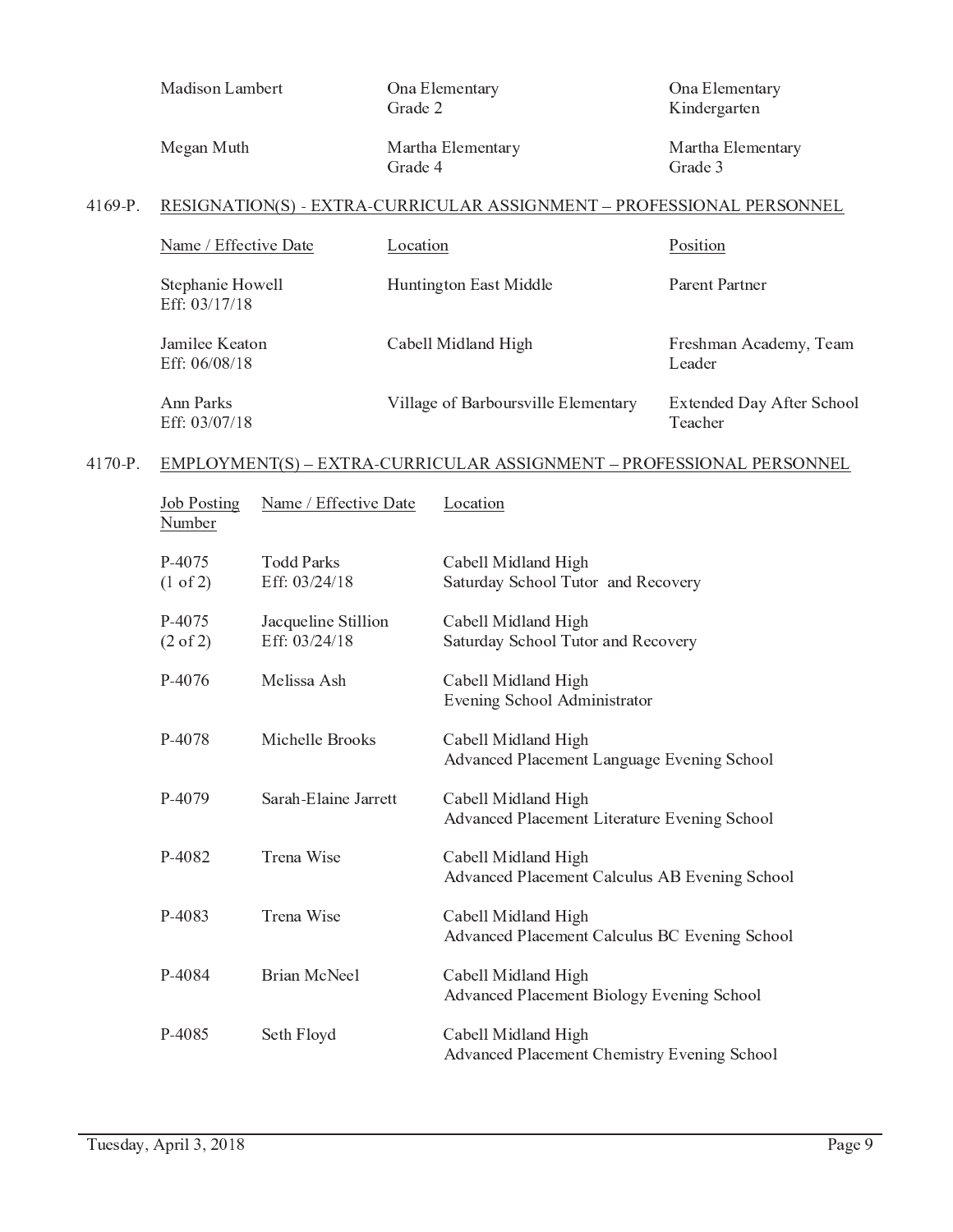| P-4087   | Matthew Stead          | Cabell Midland High<br>Advanced Placement US History Evening School            |
|----------|------------------------|--------------------------------------------------------------------------------|
| P-4088   | Edwin Scott White      | Cabell Midland High<br>Advanced Placement Psychology Evening School            |
| P-4089   | Maggie Chenoweth       | Cabell Midland High<br>Advanced Placement Computer Science Evening School      |
| P-4090   | Thomas Schreiber       | Cabell Midland High<br>Advanced Placement Environmental Science Evening School |
| $P-4100$ | Tamara Westfall        | Huntington High<br>Advanced Placement Physics Evening School                   |
| P-4104   | Angie Cook-Gillispie   | Cabell Midland High<br>Advanced Placement Art Evening School                   |
| P-4105   | Kelly Henry Kauffer    | Huntington High<br>Advanced Placement Human Geography Evening School           |
| P-4091   | Lisa Williams          | Huntington High<br><b>ACT/SAT Prep Evening School</b>                          |
| P-4093   | <b>Brandon Cassell</b> | Huntington High<br>Advanced Placement Biology Evening School                   |
| P-4094   | Robert St. Clair       | Huntington High<br>Advanced Placement Chemistry Evening School                 |
| P-4095   | <b>Steven Freeman</b>  | Huntington High<br>Advanced Placement US Government Evening School             |
| P-4096   | Courtenay Johnson      | Huntington High<br>Advanced Placement US History Evening School                |
| P-4097   | <b>Steven Freeman</b>  | Huntington High<br>Advanced Placement Psychology Evening School                |
| P-4098   | Diana Frazier          | Huntington High<br>Advanced Placement Art Evening School                       |
| P-4099   | John Maue              | Huntington High<br>Advanced Placement Statistics Evening School                |

# 4171-P. RESIGNATION(S) - SUBSTITUTE TEACHER - PROFESSIONAL PERSONNEL

Name

Doris Myers<br>Charles Wentz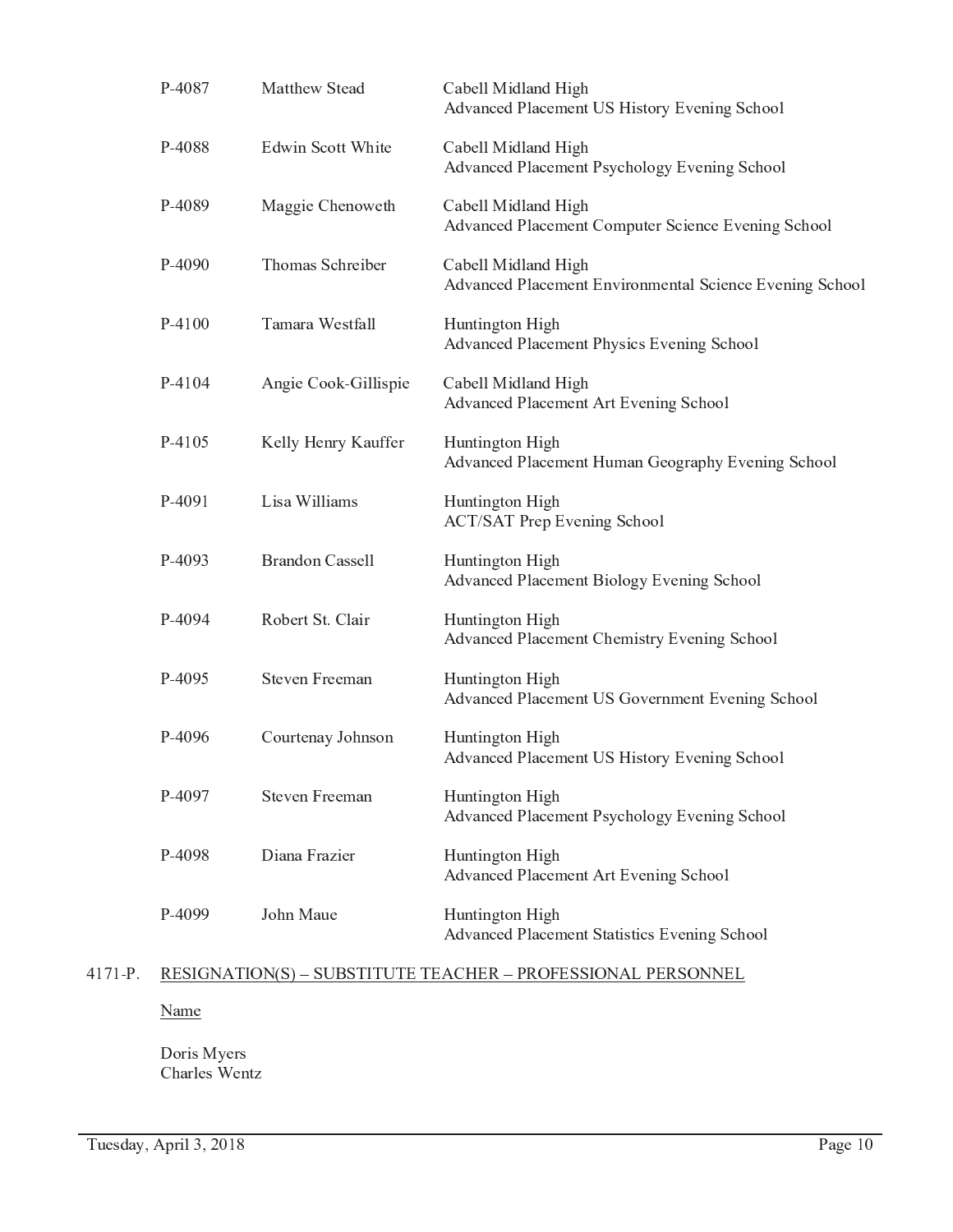# 4172-P. EMPLOYMENT(S) - SUBSTITUTE TEACHER - PROFESSIONAL PERSONNEL

Name

Matthew Jones\*

\*pending paperwork

# 4173-P. RESIGNATION(S) - COACHING - PROFESSIONAL PERSONNEL

| Name / Effective Date | School / Sport |
|-----------------------|----------------|
|                       |                |

Ronald Hess Eff: 03/27/18 Huntington High School Boys' Basketball, Head Coach

# 4174-P. EMPLOYMENT(S) - COACHING - PROFESSIONAL PERSONNEL

| <b>Job Posting</b><br>Number | Name / Effective Date | Location / Sport                                 |
|------------------------------|-----------------------|--------------------------------------------------|
| P-8239                       | Charles Chapman *     | Cabell Midland High<br>Softball, Volunteer Coach |
| P-8244                       | Michael Ashworth *    | Barboursville Middle<br>Boys' Track, Head Coach  |

\* Individual(s) have completed the American Sport Education Program

# **SERVICE PERSONNEL:**

# 4101-S. RESIGNATION(S) - SERVICE PERSONNEL

| Name / Effective Date                 | Location / Position                                  | Reason     |
|---------------------------------------|------------------------------------------------------|------------|
| William J. Adams<br>Eff: $06/01/18$   | <b>Transportation Complex</b><br><b>Bus Operator</b> | Retirement |
| Reba Crouch<br>Eff: $06/01/18$        | Milton Elementary School<br>Cafeteria Manager        | Retirement |
| David Gilbert<br>Eff: $07/01/18$      | Maintenance Department<br>Plumbing Foreman           | Retirement |
| Frances Carol Haga<br>Eff: $07/01/18$ | Spring Hill Elementary School<br>Secretary           | Retirement |
| Beverly Hatfield<br>Eff: $08/01/18$   | Milton Elementary School<br>Cook                     | Retirement |
| Elaine Henry<br>Eff: 07/01/18         | Ona Elementary School<br>Secretary                   | Retirement |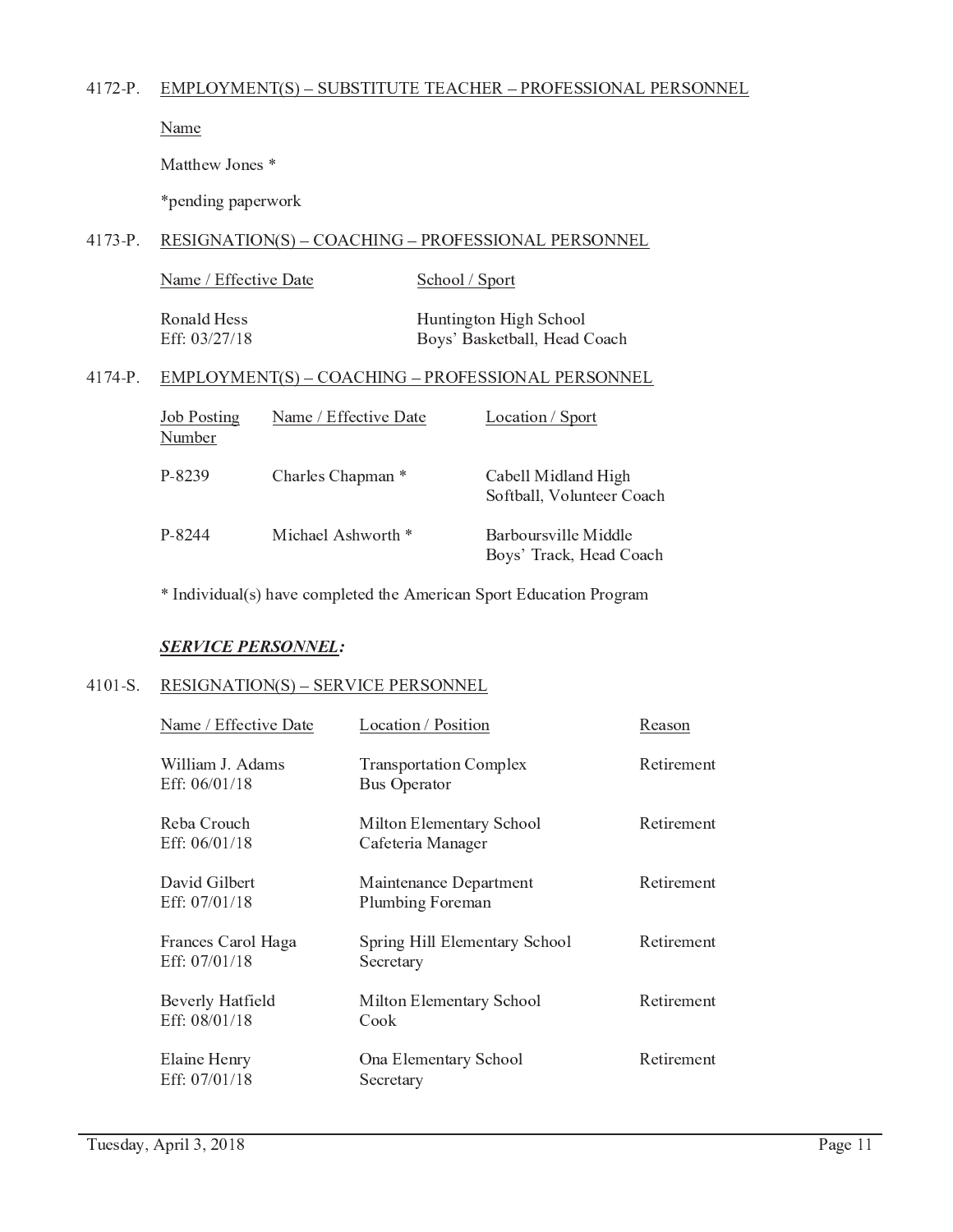| Brenda Hibner<br>Eff: $06/01/18$   | Milton Elementary School<br>Aide                     | Retirement |
|------------------------------------|------------------------------------------------------|------------|
| Debbie Jude<br>Eff: 07/01/18       | Cabell County Career Technology Center<br>Secretary  | Retirement |
| Wendy Kinch<br>Eff: 07/01/18       | Cabell Midland High School<br>Aide                   | Retirement |
| David Riggs<br>Eff: 07/01/18       | Huntington High School<br>Head Custodian             | Retirement |
| Debra L. Saunders<br>Eff: 06/01/18 | Nichols Elementary School<br>Aide                    | Retirement |
| Roger C. Spurlock<br>Eff: 06/01/18 | <b>Transportation Complex</b><br><b>Bus Operator</b> | Retirement |
| Kasey Swann<br>Eff: 03/19/18       | Substitute Custodian                                 | Personal   |
| Trena Turley<br>Eff: 07/01/18      | Cabell Midland High School<br>Secretary              | Retirement |

# 4102-S. REQUEST(S) FOR LEAVE OF ABSENCE - SERVICE PERSONNEL

| Name / Effective Date                                          | Location / Position                      | Reason                           |
|----------------------------------------------------------------|------------------------------------------|----------------------------------|
| P. Mike Miller                                                 | Huntington High School                   | Administrative Leave             |
| Eff: $03/09/18 - 03/12/18$                                     | Aide                                     | (Unpaid)                         |
| Robert W. Riddle<br>Eff: 03/27/18 and<br>$04/05/18 - 04/06/18$ | Southside Elementary School<br>Custodian | Administrative Leave<br>(Unpaid) |
| Heather L. Robertson                                           | Highlawn Elementary School               | Administrative Leave             |
| Eff: $04/05/18 - 04/06/18$                                     | Cook                                     | (Unpaid)                         |
| Tamala S. Ryder                                                | Ona Elementary School                    | Administrative Leave             |
| Eff: $03/20/18 - 04/01/18$                                     | Cook                                     | (Unpaid)                         |
| Jeannie L. Vance                                               | Nichols Elementary School                | Family Medical Leave             |
| Eff: $03/13/18 - 06/30/18$                                     | LPN/Aide                                 | Intermittent                     |
| Melanie Wray                                                   | Huntington High School                   | Administrative Leave             |
| Eff: $03/12/18 - 05/21/18$                                     | Cook                                     | (Unpaid)                         |
| Deborah Ann Wyant                                              | <b>Transportation Complex</b>            | Family Medical Leave             |
| Eff: $03/07/18 - 06/30/18$                                     | <b>Bus Operator</b>                      | Intermittent                     |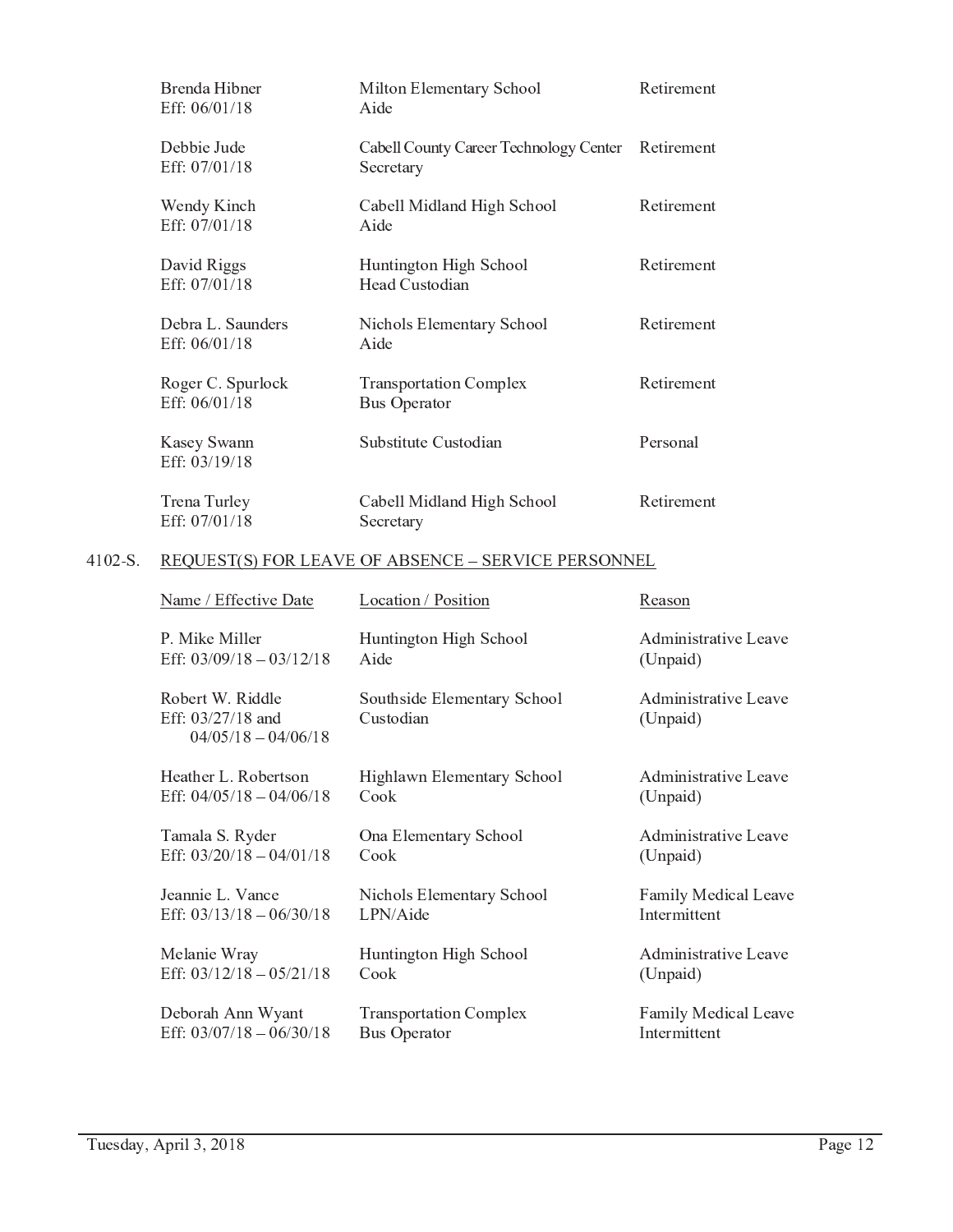# 4103-S. TRANSFER(S) - SERVICE PERSONNEL

In order to realign the work force at the end of the 2017-2018 school year as part of the reduction-in-force of service employees necessitated by a decrease in enrollment and/or reorganization of staff, the Superintendent recommends that the Board consider for transfer for the  $2018 - 2019$  school year the following service employees who have sufficient seniority within their classification to continue employment but whose current positions have been eliminated as a result of reorganization of staff, or declining and/or increasing enrollment.

| <b>Name</b>          | <b>Transfer From</b>                                                                                                        | Transfer To                                                                                                       |
|----------------------|-----------------------------------------------------------------------------------------------------------------------------|-------------------------------------------------------------------------------------------------------------------|
| Kelly Adams          | Huntington Middle School<br>536<br>Secretary II<br>Salary<br>Schedule<br>$\sqrt{2}$<br>225 days<br>Ε                        | Village of Barboursville Elementary<br>Secretary II<br>536<br>Salary $/$<br>Schedule<br>213 days<br>E             |
| Melissa Adams        | Central Office/Food Service<br><b>Executive Secretary</b><br>538<br>$\sqrt{2}$<br>Schedule<br>Salary<br>$G-1$<br>261 days   | <b>Transportation Complex</b><br><b>Executive Secretary</b><br>538<br>Salary $/$<br>Schedule<br>$G-1$<br>261 days |
| Wendy Darling        | Barboursville Middle School<br>Cook I<br>675<br>$\left  \right $<br>Schedule<br>Salary<br>A10<br>200 days                   | Subsequent Assignment                                                                                             |
| Deborah Davis        | <b>Transportation Complex</b><br><b>Executive Secretary</b><br>538<br>Schedule<br>Salary<br>$\sqrt{2}$<br>$G-1$<br>261 days | Highlawn Elementary School<br>Secretary II<br>536<br>Schedule<br>Salary $/$<br>E<br>213 days                      |
| <b>Tracy Hammons</b> | Cox Landing Elementary School<br>Kindergarten Aide/ECCAT 506<br>Salary<br>Schedule<br>$\sqrt{2}$<br>E11<br>200 days         | Subsequent Assignment                                                                                             |
| Kimberly Krantz      | Central Office/Print Shop<br>Secretary II<br>536<br>Salary<br>Schedule<br>$\sqrt{2}$<br>210 days<br>E                       | Subsequent Assignment                                                                                             |
| Alexander McCoy      | Central Office/Food Service<br><b>Executive Secretary</b><br>538<br>Salary<br>$\bar{I}$<br>Schedule<br>$G-1$<br>$261$ days  | Huntington Middle School<br>Secretary II<br>536<br>Salary<br>Schedule<br>$\sqrt{2}$<br>225 days<br>E              |
| Tiffani McElwain     | Village of Barboursville Elementary<br>Secretary II<br>536<br>Salary<br>Schedule<br>$\sqrt{2}$<br>Е<br>213 days             | Subsequent Assignment                                                                                             |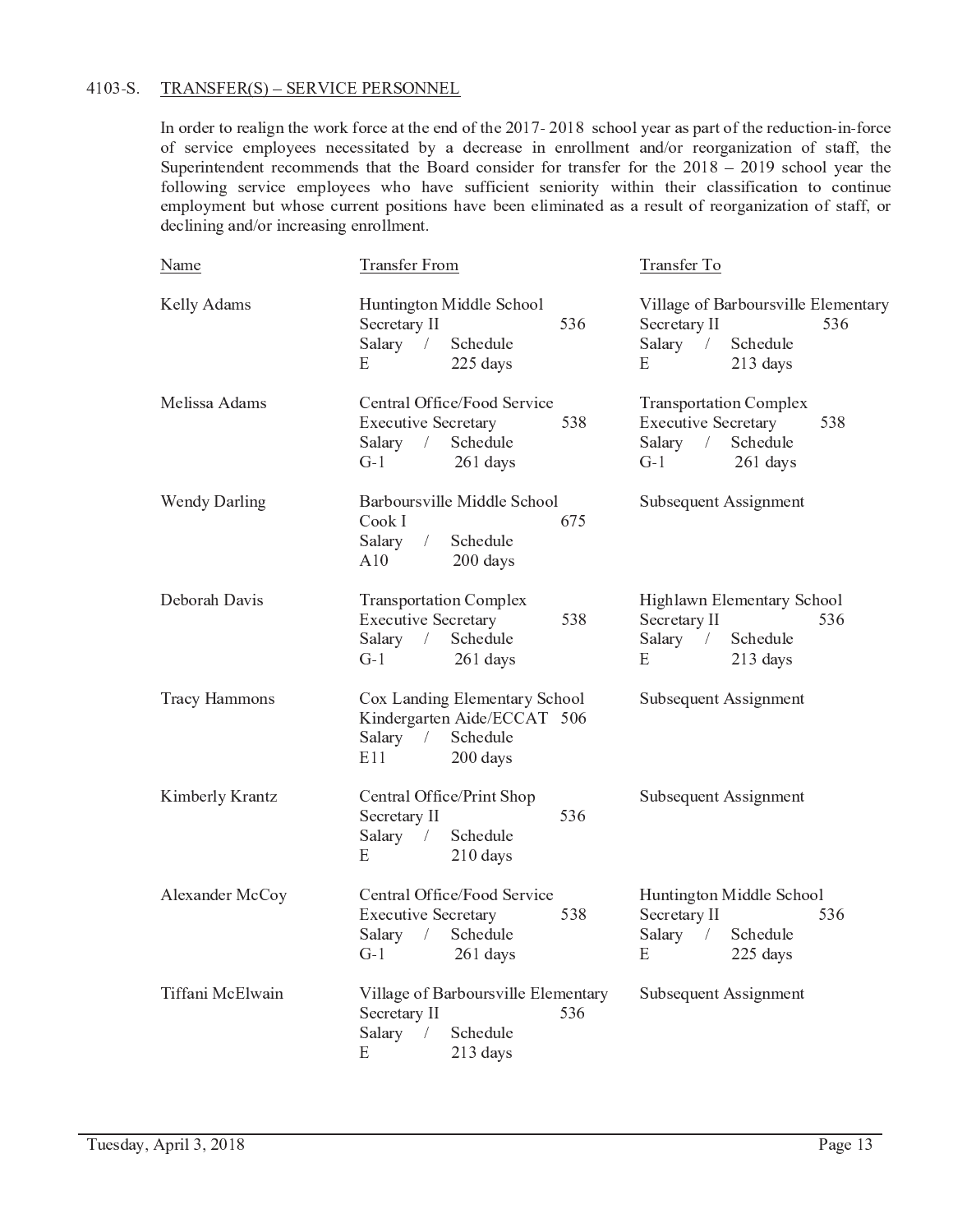| Rebecca Powers | Davis Creek Elementary School<br>Kindergarten Aide/ECCAT 506<br>Salary / Schedule<br>E11<br>200 days                                                       | Subsequent Assignment |
|----------------|------------------------------------------------------------------------------------------------------------------------------------------------------------|-----------------------|
| Heidi Ryder    | Spring Hill/Southside Elementary<br>Secretary III<br>537<br>$\frac{1}{2}$ time position at Spring Hill/<br>Southside<br>Salary / Schedule<br>F<br>200 days | Subsequent Assignment |
| Amy Sacre      | Cabell County Career Technology Center<br>Secretary III<br>537<br>Salary / Schedule<br>F<br>$200$ days                                                     | Subsequent Assignment |
| Donna Stowers  | Milton Pre-K<br>Pre-School Aide/ECCAT<br>506<br>Special Needs<br>Salary / Schedule<br>E11<br>$200$ days                                                    | Subsequent Assignment |

#### REDUCTION -IN-FORCE - SERVICE PERSONNEL  $4104-S.$

In order to realign the work force at the end of the  $2017 - 2018$  school year as part of a reduction-in-force of service employees necessitated by a decrease in enrollment and/or special education enrollment shifts the Superintendent recommends that the contracts of the service employees listed below be terminated in accordance with WV Code 18A-4-8B. The employees' seniority within their classification is not sufficient to allow their retention. They will be placed on a preferred recall list with recall based on seniority within their class title.

| Cindy Adams     | Michelle Handy | Melissa Perry   |
|-----------------|----------------|-----------------|
| Tracy Bush      | Jessica Holley | Christi Smith   |
| Lindsey Chapman | Penny Morrison | Shanice Wooding |
| Pam Clark       |                |                 |

# 4105-S. EMPLOYMENT(S) - SUBSTITUTE SERVICE PERSONNEL

| Name                                | <b>Substitute Position</b>                          | <b>Effective Date</b>                       |
|-------------------------------------|-----------------------------------------------------|---------------------------------------------|
| Reba D. Crouch<br>David A. Gilbert  | Substitute Cook<br>Substitute Maintenance/Custodian | Eff: $01/02/19$<br>Eff: 07/02/18            |
| *Amanda Jenkins-Gray                | Substitute Cook                                     | Eff: 04/04/18                               |
| Debbie Jude                         | Substitute Secretary                                | Eff: 2018-2019 School Year                  |
| Debra L. Saunders<br>Roger Spurlock | Substitute Aide<br>Substitute Bus Operator          | Eff: 2018-2019 School Year<br>Eff: 06/01/18 |

\*Pending drug test, physical exam, criminal background check and employee training.